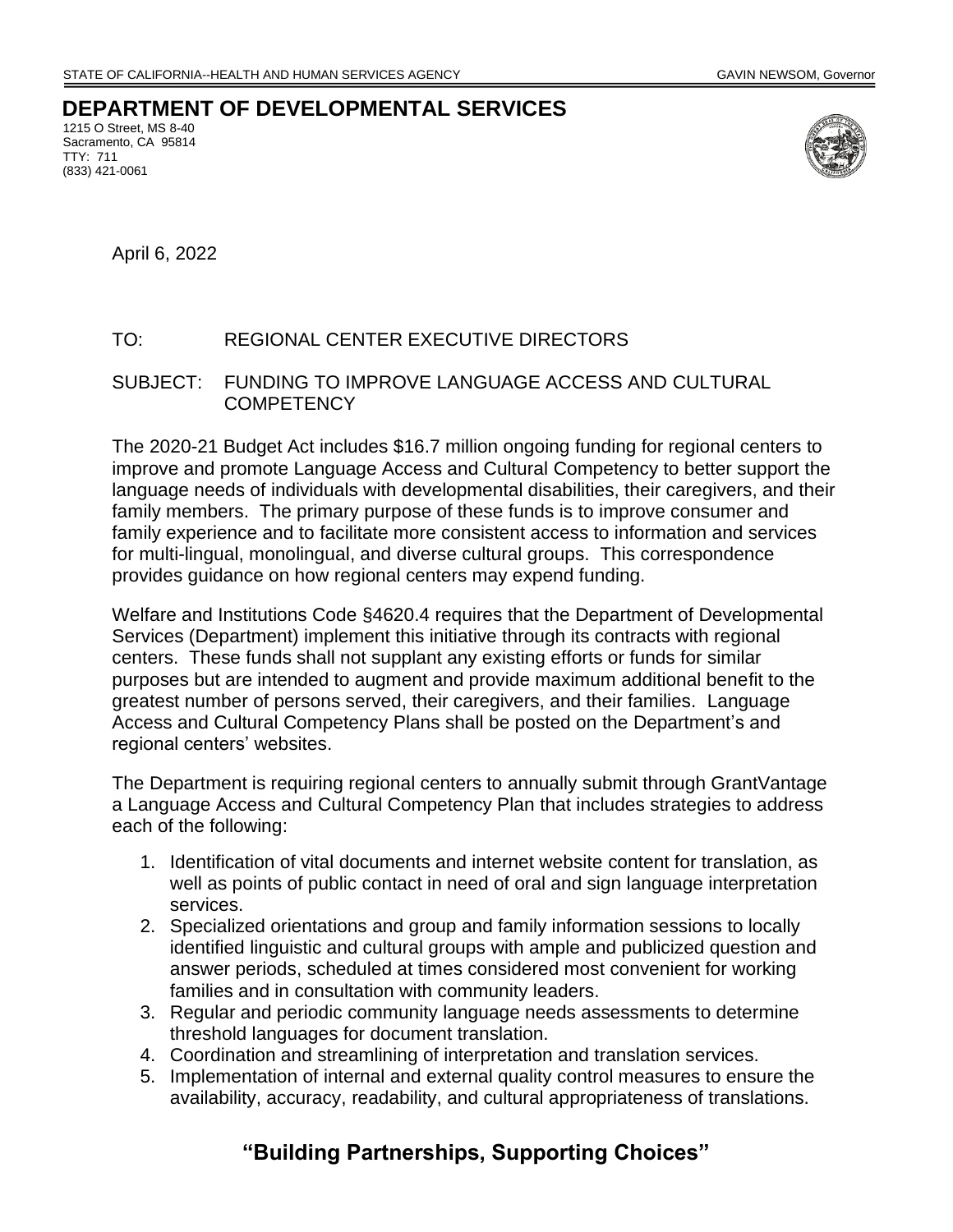Regional Center Executive Directors April 6, 2022 Page two

Additionally, Language Access and Cultural Competency Plans must include the following:

- 1. A language and culture profile of the regional center's catchment area and individuals served. Activities to develop these profiles may include:
	- a. Reviewing language and culture data provided by the Department.
	- b. Conducting surveys of consumers, families, service coordinators and service providers.
	- c. Gathering stakeholder input from any of the following:
		- i. Small group listening sessions focused on language access.
		- ii. Small group listening sessions focused on culture (e.g., African American, Native American, LGBTQ and/or other community group).
		- iii. Public community meetings (e.g., hosted in partnership with community-based organizations).
	- d. Coordination with other regional centers who also serve small diverse populations (e.g., Armenian, Cambodian, Hmong, Slavic, etc.).
- 2. Outline of activities to implement the Language Access and Cultural Competency Plan. Activities to implement the Plan may include:
	- a. Identifying language access and cultural resource needs for the catchment area (e.g., identifying policy changes, bilingual staff needs, language access materials, and other identified community needs).
	- b. Identifying bilingual and bicultural staffing needs. Expenditures for staffing needs shall not exceed 50 percent of the total allocation and will require Department approval.
	- c. Identifying community partners (e.g., self-advocates, families, communitybased organizations, public agencies, and private entities) to provide input on language and cultural needs, materials to be translated or provided in plain language and other modalities.
	- d. Translating and conducting culturally competent reviews of documents or updates to websites, including a review by self-advocates and families.
	- e. Providing consistent and culturally competent language interpretation in individual planning meetings and public meetings (e.g., Self-Determination Program Local Advisory Committee meetings and activities).
- 3. Timelines for completion with short-term and long-term goals that may extend beyond a fiscal year. Regional centers shall provide semi-annual progress reports in GrantVantage utilizing standardized measures established by the Department and regional center measures approved by the Department, and an accounting of how funds have been utilized. The Department will provide regional centers with training and technical assistance. Due dates for plans and reports will be as follows: